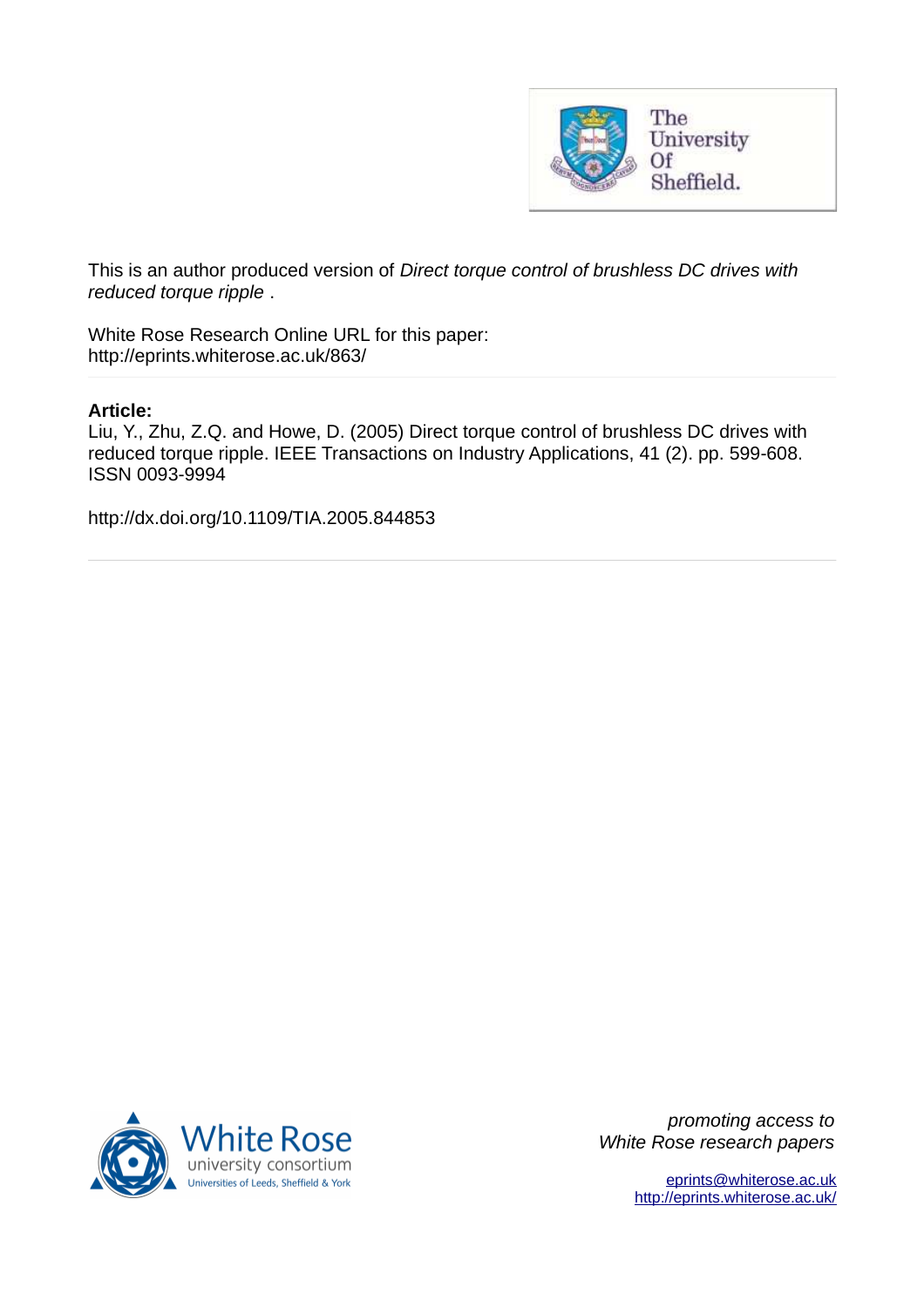## Direct Torque Control of Brushless DC Drives With Reduced Torque Ripple

Yong Liu*, Student Member, IEEE*, Z. Q. Zhu*, Senior Member, IEEE*, and David Howe

*Abstract—***The application of direct torque control (DTC) to brushless ac drives has been investigated extensively. This paper describes its application to brushless dc drives, and highlights the essential differences in its implementation, as regards torque estimation and the representation of the inverter voltage space vectors. Simulated and experimental results are presented, and it is shown that, compared with conventional current control, DTC results in reduced torque ripple and a faster dynamic response.**

*Index Terms—***Brushless dc (BLDC) drives, direct torque control (DTC), permanent-magnet motor.**

## I. INTRODUCTION

The permanent magnet brushless ac (BLAC) and brushless<br>dc (BLDC) drives [\[1](#page--1-0)], [\[2](#page--1-0)] are used extensively for many<br>conditions application compared to traction drives. They different  $\blacksquare$  HE permanent magnet brushless ac (BLAC) and brushless applications, ranging from servos to traction drives. They differ primarily in their current and back-electromotive-force (EMF) waveforms. In a BLAC drive, the phase current is controlled by a pulsewidth-modulation (PWM) inverter to have a sinusoidal waveform and vector control is often employed, while in a BLDC drive, the PWM phase current has an essentially rectangular waveform. In theory, a permanent magnet brushless motor with any back-EMF waveform can be operated in either BLAC or BLDC mode, although, in practice, it is desirable for a BLAC motor to have a sinusoidal back-EMF waveform and BLDC motor to have a trapezoidal back-EMF waveform in order to minimize the torque ripple and maximize the efficiency and torque capability. A sinusoidal back-EMF waveform can be obtained by skewing the stator slots and/or rotor magnets, employing a distributed stator winding, shaping the magnets, or employing a sinusoidal magnetization distribution. BLDC motors often employ concentrated windings [[2\]](#page--1-0), since these result in shorter end windings, which is conducive to a high efficiency and torque density. Further, while BLAC drives require a precision rotor position sensor, such as encoder, BLDC drives only require discrete position sensors, such as Hall devices [\[1](#page--1-0)], [[2\]](#page--1-0). Therefore, in general, BLDC drives are relatively low cost. This paper focuses on the control of such BLDC drives.

The authors are with the Department of Electronic and Electrical Engineering, University of Sheffield, Sheffield, S1 3JD, U.K. (e-mail: elp01YL@sheffield.ac.uk; Z.Q.ZHU@sheffield.ac.uk; D.Howe@sheffield. ac.uk).

Digital Object Identifier 10.1109/TIA.2005.844853

Generally, BLDC drives employ current control, which essentially assumes that the torque is proportional to the phase current. Since, in practice, the relationship is nonlinear, various current control strategies have been adopted to minimize torque pulsations, by employing pre-optimized waveforms for the reference current, for example. Such an optimal current excitation scheme was proposed in [[3\]](#page--1-0), which resulted in minimal copper loss and ripple-free torque from a BLDC drive. However, it was based on the  $d-q$  axes transformation, and could not respond to rapid torque changes. A current controller which estimated the electromagnetic torque from the rate of change of coenergy was described in [\[4](#page--1-0)]. However, in its implementation to a BLDC drive, the estimated torque was obtained from a lookup table, and the control algorithm did not directly involve flux control. An instantaneous torque controller based on variable structure control in the  $d-q$  reference frame was proposed in [\[5](#page--1-0)]–[\[7](#page--1-0)]. However, although experimental results showed that it was effective in reducing torque ripple, it was only applicable to three-phase BLDC operating in the  $180^\circ$  conduction mode, and not to the more usual  $120^{\circ}$  conduction mode. In [[8\]](#page--1-0), electromagnetic torque pulsations were reduced with a torque controller in which the torque was estimated from the product of the instantaneous back-EMF and current. However, the winding resistance was neglected and the inverter output voltage had to be calculated, which assumed that the back-EMF waveform was known. The real-time estimation of the back EMF, using the model reference adaptive method, was reported in [\[9](#page--1-0)], which also employed a variable-structure torque controller with space-vector PWM. However, it was only applied to a three-phase BLAC drive, and resulted in a relatively complex relationship between the output voltage in the  $q$  axis and the torque error.

Direct torque control (DTC) was originally developed for induction machine drives [\[10](#page--1-0)], [\[11](#page--1-0)], and directly controls the flux linkage and electromagnetic torque, considering the electrical machine, the power electronic inverter, and the control strategy at the system level. A relationship is established between the torque, the flux and the optimal inverter switching so as to achieve a fast torque response. It exhibits better dynamic performance than conventional control methods, such as vector control, is less sensitive to parameter variations, and is simpler to implement. DTC has been successfully applied to induction machines [\[10](#page--1-0)], [\[11](#page--1-0)], and, more recently, to BLAC machines [[12\]](#page--1-0), [[13\]](#page--1-0).

This paper considers the application of direct torque control, to a three-phase BLDC drive operating in the  $120^{\circ}$  conduction mode (i.e. two phases conducting) to achieve instantaneous

Paper IPCSD-05-005, presented at the 2004 Industry Applications Society Annual Meeting, Seattle, WA, October 3–7, and approved for publication in the IEEE TRANSACTIONS ON INDUSTRY APPLICATIONS by the Industrial Drives Committee of the IEEE Industry Applications Society. Manuscript submitted for review July 11, 2004 and released for publication January 26, 2005.